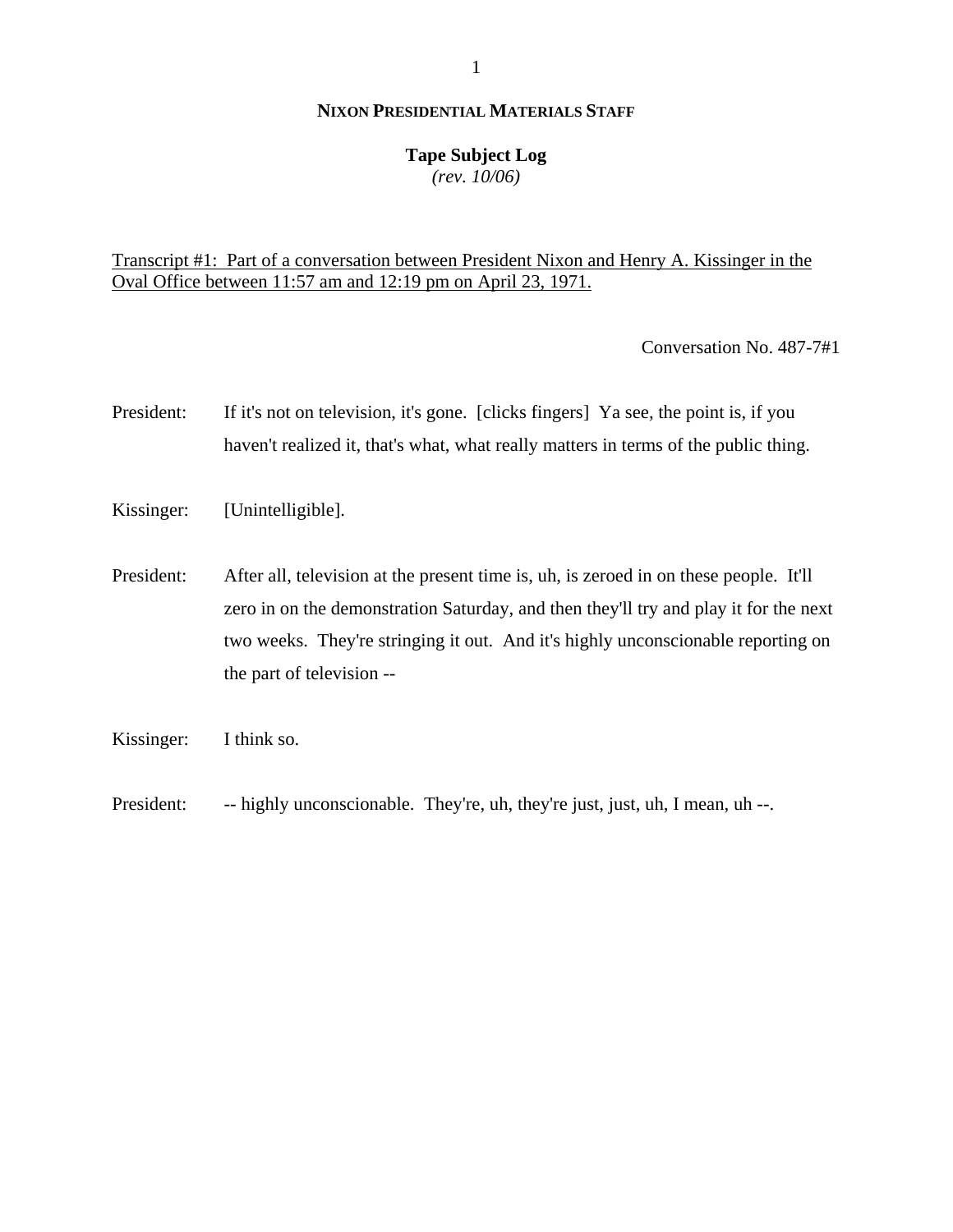### **Tape Subject Log**

*(rev. 10/06)*

Transcript #2: Part of a conversation between President Nixon and Henry A. Kissinger in the Oval Office between 11:57 am and 12:19 pm on April 23, 1971.

Conversation No. 487-7#2

Kissinger: I remcmber four, three years ago when Harvard first blew up. I told the liberals there that two years from now it will be infinitely worse. "With all the concessions you've made, you meet every one of these points, that you=ll be worse off.≅ Uh, last year when the radicals smashed every window in Harvard Square, one of those professors was honest enough to call me up and say, "Yes, now I see."

President: Did he?

Kissinger: Yeah. But it, now, now they have big riots at Harvard. [Unintelligible] they had a big to-do --.

President: Are there riots going on now?

Kissinger: Well, they have a tremendous campaign on against professors they consider rightwing, with the slogan "No free speech for war criminals." In other words, the movement that started as a free speech movement at Berkeley is now a no-freespeech movement for war criminals. And they are after --

President: Oh, boy.

Kissinger: -- some of my colleagues, uh --.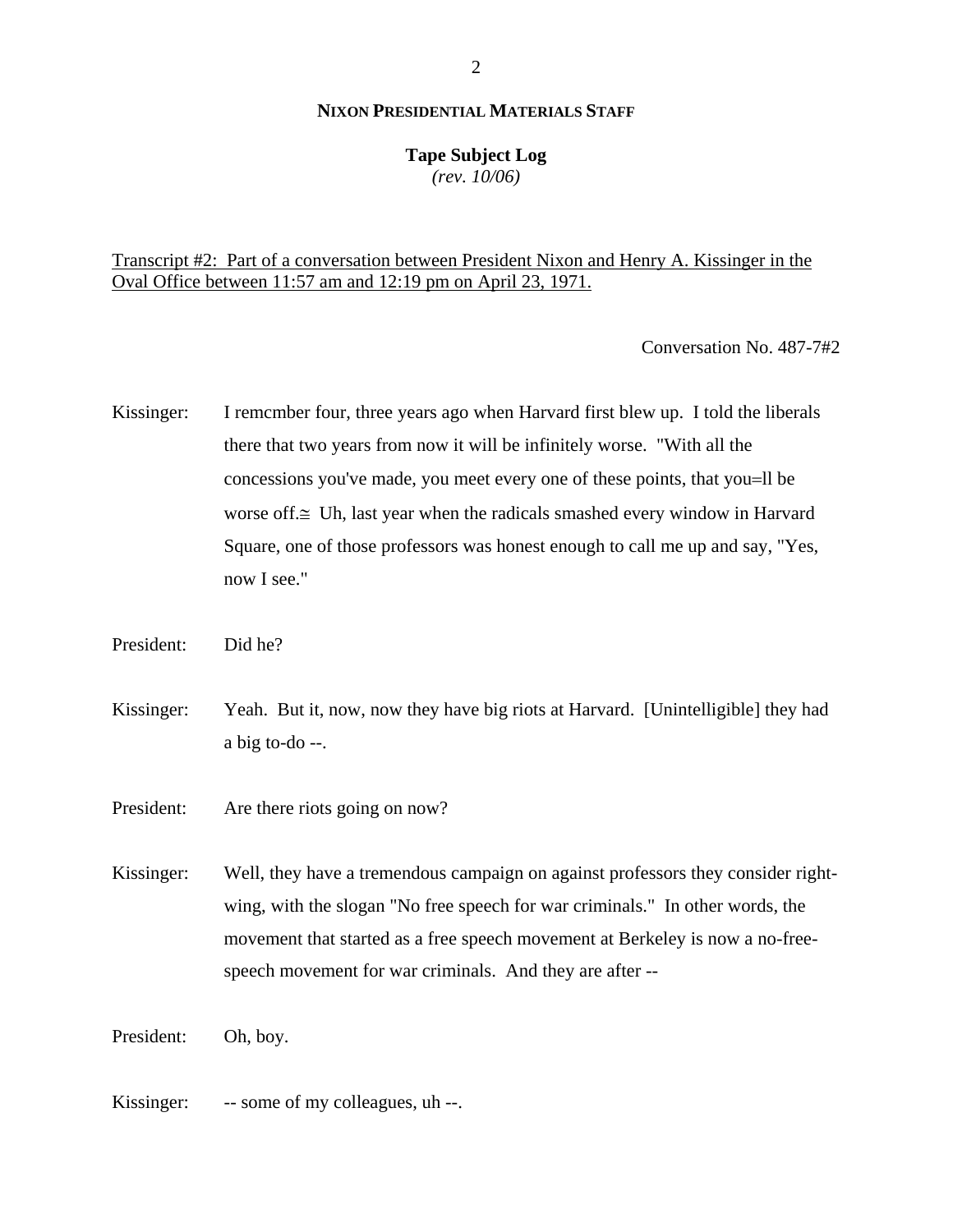#### **Tape Subject Log**

*(rev. 10/06)*

- President: That's a shame.
- Kissinger: Sam Huntington, who would be, uh --
- President: Yeah, I know, a liberal.
- Kissinger: -- liberal, uh, but he's honest.
- President: I know him, I know him. I know who he is.
- Kissinger: And they want to force him off the faculty.
- President: I hope he doesn=t go.
- Kissinger: No, but, uh, I, I, the dean of the school of, well, the Kennedy School called me yesterday and said, ΑWe are holding a meeting and we are convincing our faculty to vote for him." I said, "Why do you have to have a meeting to affirm that you are against the no-free-speech," and "why do you have to convince anybody? That ought to be taken for granted."
- President: Who is "they" when they say, "No free speech for war criminals."
- Kissinger: That's the SDS chapter there.
- President: Well, my God, does that represent the whole school [unintelligible]?
- Kissinger: No, but it's, uh, ten percent of the activists, and the others are cowardly.